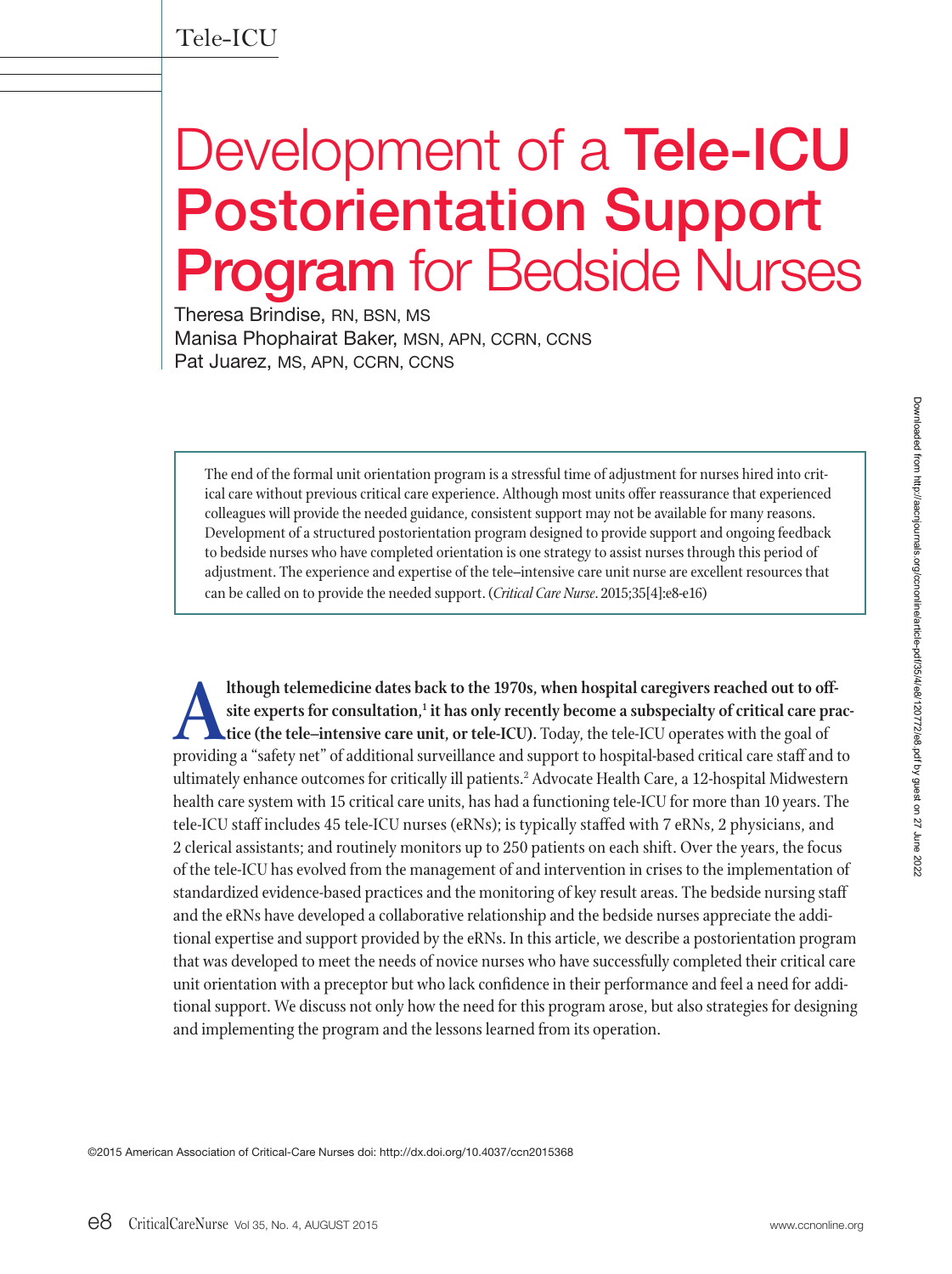# **Program Need and Development**

The need for the program was first identified when the managers of 2 critical care units with a spike in 1-year turnover rates identified from exit interviews that lack of support after the formal orientation program was a key factor contributing to nurses' resignations. Research supported this finding. A survey of nurses' perceptions of first-job experiences revealed that 30% of new-to-practice nurses left within the first year and more than one-half left within the first 2 years.<sup>3</sup> One of the factors most often cited as influencing a nurse's decision to leave the field was a stressful work environment that offered little guidance and support.

Although it is common to have structured orientation and internship programs in place to support novice critical care nurses for a defined period of time, it is rare to have programs in place to support nurses after their orientation period has ended. However, it is this immediate postorientation period that is often the most overwhelming for still-novice nurses who are unaware of their knowledge deficits and who lack in areas of clinical competency.4 According to Benner's model, a novice nurse progresses to the "advance beginner" level of nursing practice after gaining some clinical experience, but progresses to the "competent" level only after about 2 years of practice.5 Given the increase in 1-year turnover, it was thought that a structured support program following the formal orientation would meet the needs of the "advanced beginners" and help novice nurses feel more confident as they began their practice after orientation.

All of the health care system's critical care units provide a competency-based critical care unit orientation with a preceptor. The length of the orientation is dependent on the orientee's previous experience and his or her ability to complete orientation competencies. Before

### Authors

*Theresa Brindise is clinical manager of the e–intensive care unit, Advocate Health Care, Oak Brook, Illinois.*

*Manisa Phophairat Baker is a clinical nurse specialist in the intensive care unit at Advocate South Suburban Hospital, Hazel Crest, Illinois.*

*Pat Juarez is a clinical practice specialist at Advocate Health Care in Downers Grove, Illinois.*

*Corresponding author: Pat Juarez, MS, APN, CCRN, CCNS, Advocate Health Care, 1400 Kensington Road, Oak Brook, IL 60523 (e-mail: pat.juarez@advocatehealth.com).*

*To purchase electronic or print reprints, contact the American Association of Critical-Care Nurses, 101 Columbia, Aliso Viejo, CA 92656. Phone, (800) 899-1712 or (949) 362-2050 (ext 532); fax, (949) 362-2049; e-mail, reprints@aacn.org.*

development of this postorientation program, once an orientee finished the orientation program, the orientee immediately began practicing without any formal support program in place for guidance.

The idea for the postorientation program first occurred when the managers of the 2 units with the greatest need collaborated with the tele-ICU manager. Together the development of an innovative, structured postorientation support program for select nurses was explored that used the eRNs' expertise to provide coaching and support to novice nurses. After developing a pilot program between the 2 units and the tele-ICU, the program was presented to the leadership of the eICU and the 2 pilot units. After leadership support was obtained, the program was immediately implemented.

## **Program Objectives**

The goal of the program is to support novice critical care nurses as they transition out of orientation and into a more advanced level of practice and self-confidence. Unlike the orientation program, which focuses on validating competencies at the bedside, the postorientation program focuses on providing novice bedside nurses who lack critical care experience with a structured coaching relationship with experienced eRNs working in the remote tele-ICU immediately upon completion of orientation.

Program objectives, identified to meet the goal of moving the nurse to a higher level of practice, are based on the nurse competencies from the AACN Synergy Model for Patient Care.<sup>6</sup>

## **Program Development**

Initially, the establishment of a mentor-mentee relationship between the bedside nurses and the eRNs was considered. Mentoring relationships can enhance a nurse's success in practice and have been linked to ongoing quality standards and nursing professionalism.<sup>7-9</sup> However, because the eRNs and the unit's nurses primarily work 12-hour shifts, their schedules could not be consistently matched; therefore a mentor-mentee relationship, which requires an ongoing long-term and consistent commitment, was not possible. Instead, a select group of eRN "coaches" who could provide structured support to the nurses in the participating unit was identified. The tele-ICU manager selected 10 eRN coaches for the program. The selected eRN coaches all have prior experience as critical care preceptors and have a mean of more than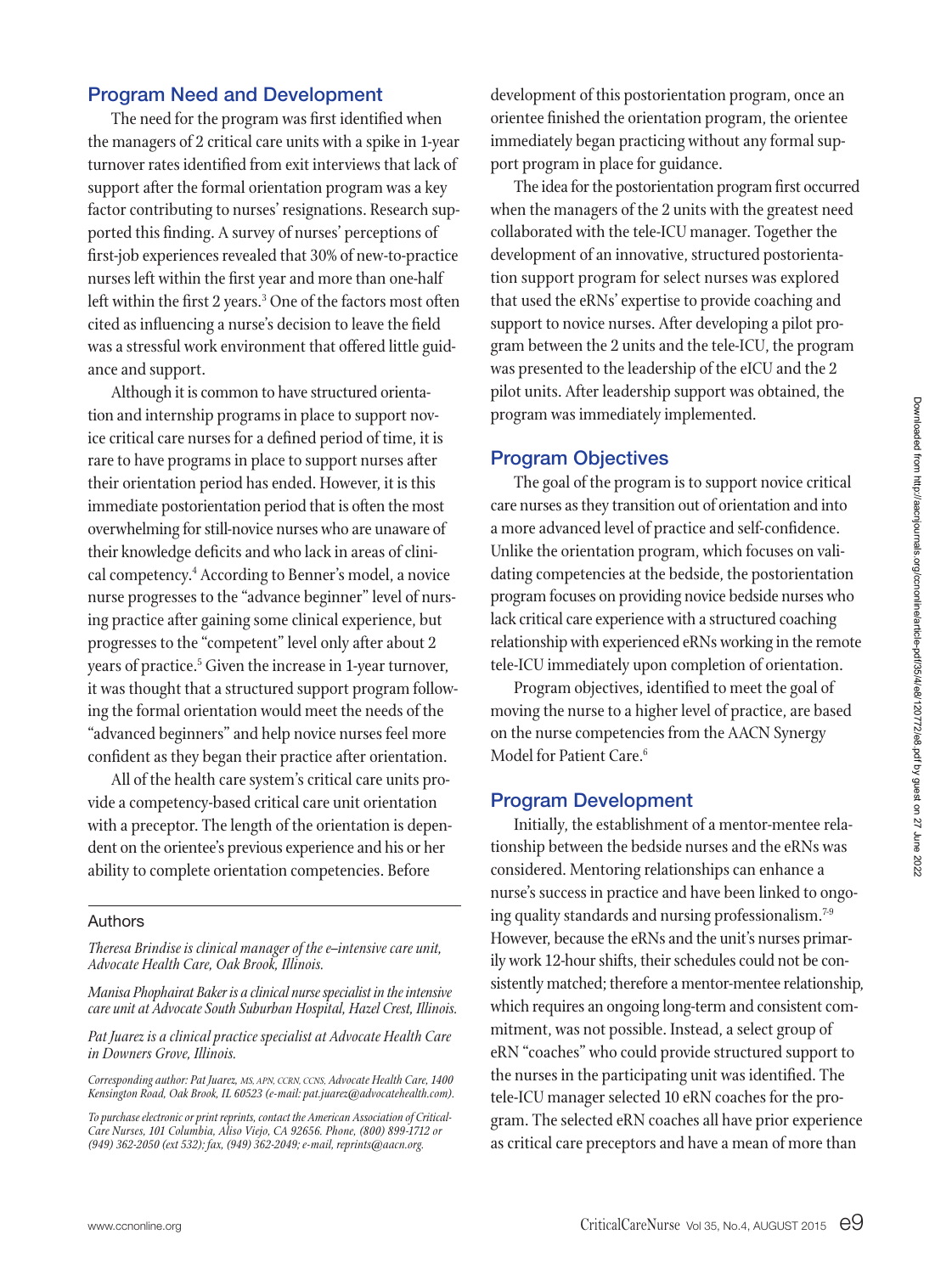5 years of experience in critical care nursing. Because the coaching model did not require a strict commitment between 1 eRN and 1 nurse from the unit, this model was more feasible to implement than a true mentormentee model. The coaching model also provided the opportunity for the unit nurse to collaborate with and develop a relationship with more than 1 experienced eRN.

According to Benner's model, the advanced beginner has some clinical experience and is beginning to discern patterns in clinical situations but is inconsistent in relating important data about a patient to prioritizing care.<sup>5</sup> Benner advises that effective strategies for development of the advanced beginner include monitoring performance, which ensures that important information about a patient is not forgotten; assisting nurses in establishing priorities on the basis of the patient's clinical needs; and providing nurses with an opportunity to reflect on their experiences.5 The program format provides eRN coaches with an opportunity to meet these needs.

Before assuming the role of coach, the eRNs were provided with the program goals and objectives, an overview of the AACN Synergy Model for Patient Care, directions for using the daily evaluation tool, and an explanation of the program's structure.

## **Before the Program**

Two weeks before the end of the unit orientation, a meeting is scheduled with the orientee, the clinical nurse manager of the orientee's unit, the tele-ICU manager, and the unit advance practice nurse (APN) or educator. This meeting is designed to introduce the orientee to the program and to review the program's goals and objectives. Each orientee is provided with a welcome letter and a copy of the daily evaluation tool (Figure 1), which is

The advanced beginner is beginning to discern patterns in clinical situations but is inconsistent in relating important data about a patient

used by the eRN coaches throughout the program. The

unit APN/educator and the orientee each independently complete the postorientation assessment (Figure 2). These assessments are then compared to identify the bedside nurse's educational needs, to plan coaching by the eRNs, and to guide the APN/educator in making patient-care assignments for the bedside nurse.

In addition, a 4-hour structured session in the tele-ICU is scheduled before the end of the unit orientation to provide the bedside nurse with a better understanding of tele-ICU resources. The session includes a 1-hour didactic overview that is conducted by the tele-ICU manager or a charge nurse to discuss the tele-ICU team's roles, responsibilities, and workflow. System-wide and individualized unit/tele-ICU initiatives are reviewed and specialized technology is explained. During this session, the bedside nurse also spends time with an assigned eRN coach at his or her workstation and completes planned activities. The bedside nurse evaluates the objectives of the 4-hour experience (see Table) and receives continuing education hours for the session. This experience at the tele-ICU provides the foundation for the ongoing collaborative relationship between the unit nurse and the tele-ICU staff.

# **Program Implementation**

The postorientation program begins with the first shift that the bedside nurse works after orientation without the preceptor. The eRN coach refers to the completed postorientation assessments in order to focus on the individual needs identified for the bedside nurse's professional growth. The eRN notifies the unit's charge nurse that support and collaboration will occur throughout the shift. The eRN contacts the bedside nurse both at the beginning and the end of the shift. The purpose of the first shift contact is to review and discuss patient problems, shift priorities, and the plan of care for the unit nurse's assigned patients. The purpose of the end-ofshift contact is to review the plan of care to determine if the shift goals were met, to discuss what may have been learned, and to identify any areas for further professional development. The unit nurse is encouraged to call the eRN coach at any time during the shift to ask questions, to get advice on procedures, to discuss family dynamics, or even to request visual supervision with equipment setup or nonemergent procedures. The calls at the beginning and end of shift are initiated by the eRN, and the times are incorporated into both the tele-ICU and unit workflows. These calls generally last about 5 to 10 minutes, and they have effectively met the needs of the bedside nurses. The coaching provided by the eRN does not detract from the assistance that is available from unit resources; rather, it is another layer of support guaranteed to be there no matter how busy the unit may get. Occasionally the eRN coach needs to address urgent tele-ICU responsibilities and an alternative eRN coach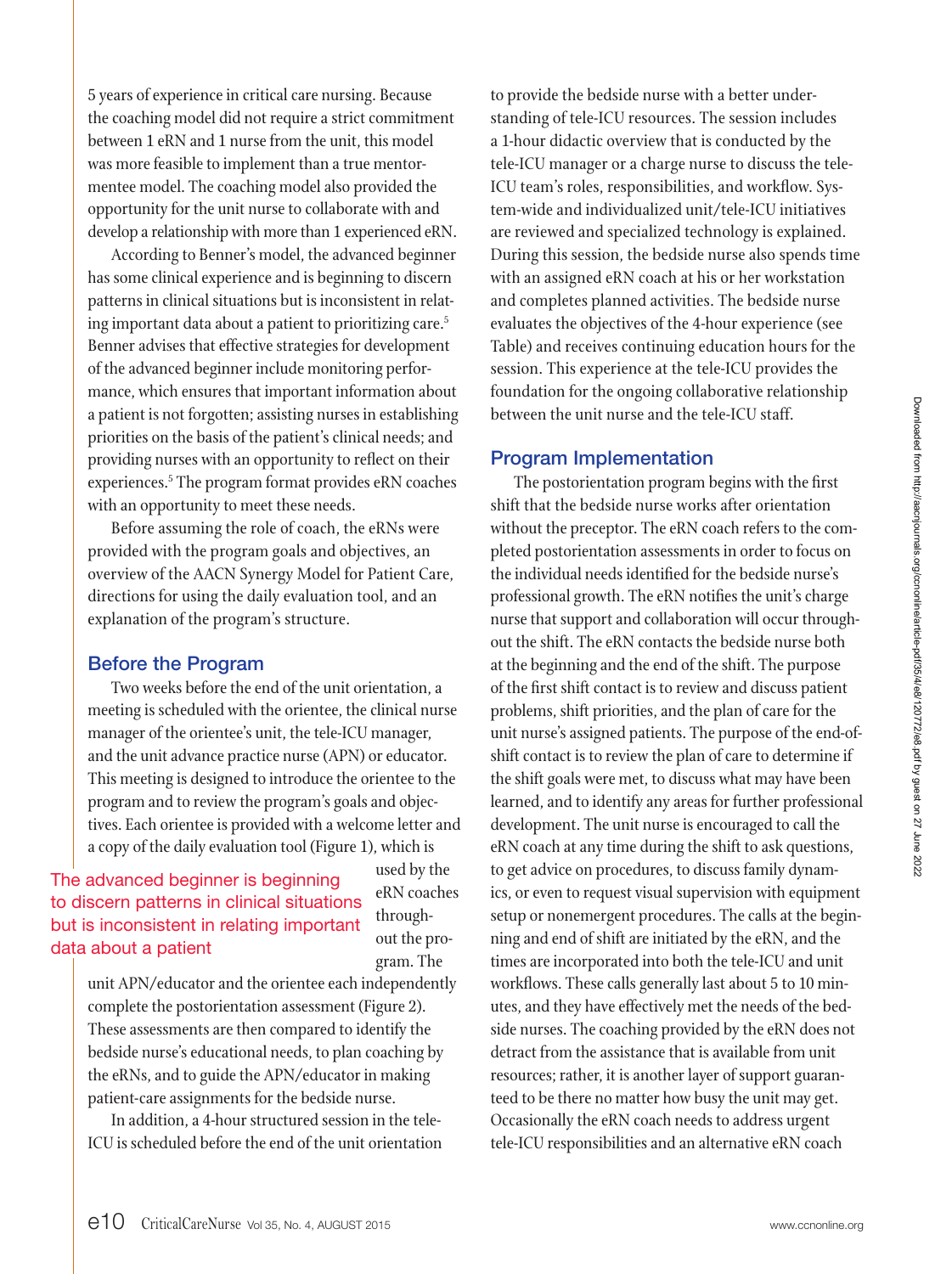| Date: $\frac{1}{\sqrt{1-\frac{1}{2}}}\frac{1}{\sqrt{1-\frac{1}{2}}}\frac{1}{\sqrt{1-\frac{1}{2}}}\frac{1}{\sqrt{1-\frac{1}{2}}}\frac{1}{\sqrt{1-\frac{1}{2}}}\frac{1}{\sqrt{1-\frac{1}{2}}}\frac{1}{\sqrt{1-\frac{1}{2}}}\frac{1}{\sqrt{1-\frac{1}{2}}}\frac{1}{\sqrt{1-\frac{1}{2}}}\frac{1}{\sqrt{1-\frac{1}{2}}}\frac{1}{\sqrt{1-\frac{1}{2}}}\frac{1}{\sqrt{1-\frac{1}{2}}}\frac{1}{\sqrt{1-\frac{1}{2}}}\frac{1}{\$ | Site: ________________ |                 |                          |                          |                                                                     |                          |
|--------------------------------------------------------------------------------------------------------------------------------------------------------------------------------------------------------------------------------------------------------------------------------------------------------------------------------------------------------------------------------------------------------------------------|------------------------|-----------------|--------------------------|--------------------------|---------------------------------------------------------------------|--------------------------|
|                                                                                                                                                                                                                                                                                                                                                                                                                          |                        |                 |                          |                          |                                                                     |                          |
| Contact Time: $\frac{1}{\sqrt{2}}$ $\frac{1}{\sqrt{2}}$ $\frac{1}{\sqrt{2}}$ $\frac{1}{\sqrt{2}}$<br>Assigned Communications: twice per shift                                                                                                                                                                                                                                                                            |                        |                 |                          |                          |                                                                     |                          |
| Coaches: Refer to the postorientation evaluation as needed.                                                                                                                                                                                                                                                                                                                                                              |                        |                 |                          |                          |                                                                     |                          |
| $Independent = I$<br>Minimal coaching = $MIN$<br><b>Maximal coaching required = MAX</b>                                                                                                                                                                                                                                                                                                                                  |                        | т<br>$\sqrt{ }$ | <b>MIN</b><br>$\sqrt{ }$ | <b>MAX</b><br>$\sqrt{ }$ | <b>AACN</b><br><b>Synergy</b><br><b>Model Rate</b><br>Level (1/3/5) | <b>Comments/Examples</b> |
| <b>Clinical Judgment</b><br>Provides a succinct review of patient problems, plan of care, shift<br>priorities, eg (SBAR)                                                                                                                                                                                                                                                                                                 |                        |                 |                          |                          |                                                                     |                          |
| <b>Clinical Judgment</b><br>Collects and interprets patient data (assessment, labs, diagnostic tests).                                                                                                                                                                                                                                                                                                                   |                        |                 |                          |                          |                                                                     |                          |
| <b>Clinical Judgment</b><br>Demonstrates ability to focus on key elements of the patient's case<br>and sort out extraneous details.                                                                                                                                                                                                                                                                                      |                        |                 |                          |                          |                                                                     |                          |
| <b>Clinical Judgment</b><br>Recognizes limits and seeks help appropriately.                                                                                                                                                                                                                                                                                                                                              |                        |                 |                          |                          |                                                                     |                          |
| <b>Clinical Inquiry</b><br>Recognizes change in patient situation (eg, deterioration, crisis;<br>seeks help as needed to identify patient's problem.                                                                                                                                                                                                                                                                     |                        |                 |                          |                          |                                                                     |                          |
| <b>Clinical Inquiry</b><br>Responds appropriately to changes in condition.                                                                                                                                                                                                                                                                                                                                               |                        |                 |                          |                          |                                                                     |                          |
| <b>Clinical Inquiry</b><br>Articulates the rationale for patient interventions on the basis of<br>evidence-based practice, policies and procedures, protocols.                                                                                                                                                                                                                                                           |                        |                 |                          |                          |                                                                     |                          |
| <b>Clinical Inquiry</b><br>Demonstrates ability to access resources online (policies, proce-<br>dures, protocols) or others on the interdisciplinary team.                                                                                                                                                                                                                                                               |                        |                 |                          |                          |                                                                     |                          |
| <b>Advocacy and Moral Agency</b><br>Works on behalf of patient and family; considers patient's values<br>and incorporates in care, even when differing from personal values;<br>demonstrates give and take with patient's family, allowing them to<br>speak and represent themselves when possible.                                                                                                                      |                        |                 |                          |                          |                                                                     |                          |
| <b>Advocacy and Moral Agency</b><br>Advocates ethical conflict and issues from patient/family perspective,<br>able to separate from own.                                                                                                                                                                                                                                                                                 |                        |                 |                          |                          |                                                                     |                          |
| <b>Caring Practices</b><br>Creates a compassionate, supportive, therapeutic environment for<br>the patient/family; able to anticipate needs.                                                                                                                                                                                                                                                                             |                        |                 |                          |                          |                                                                     |                          |
| <b>Collaboration</b><br>Maintains appropriate communication with tele-ICU coach.                                                                                                                                                                                                                                                                                                                                         |                        |                 |                          |                          |                                                                     |                          |
| <b>Collaboration</b><br>Makes appropriate referrals regarding patient care/concerns-Social<br>Work, Case Management, Pastoral Care,                                                                                                                                                                                                                                                                                      |                        |                 |                          |                          |                                                                     |                          |
| <b>Collaboration</b><br>Communicates in a timely manner with physicians/ePhysicians,<br>charge nurse.                                                                                                                                                                                                                                                                                                                    |                        |                 |                          |                          |                                                                     |                          |
| <b>Facilitation of Learning</b><br>Document patient/family education                                                                                                                                                                                                                                                                                                                                                     |                        |                 |                          |                          |                                                                     |                          |
| <b>Systems Thinking</b><br>Anticipates needs of patients/families during periods of transition,<br>including admission, transport to other units for diagnostic testing<br>or procedures, transfer to other units.                                                                                                                                                                                                       |                        |                 |                          |                          |                                                                     |                          |
| Figure 1 Daily evaluation tool.                                                                                                                                                                                                                                                                                                                                                                                          |                        |                 |                          |                          |                                                                     | Continued                |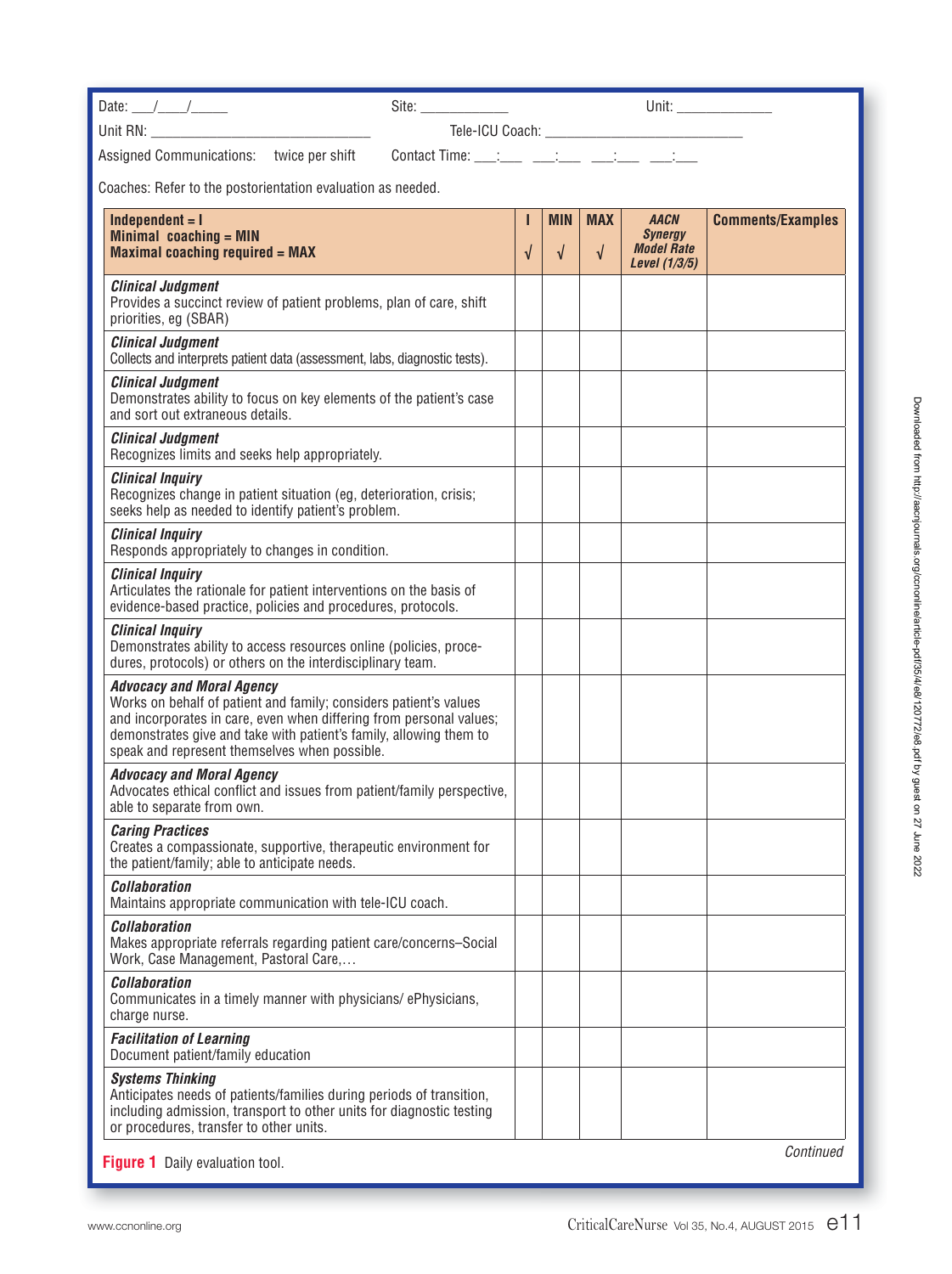| $Independent = I$<br>Minimal coaching $=$ MIN<br><b>Maximal coaching required = MAX</b>                                                         | V | <b>MIN</b> | <b>MAX</b><br>$\mathbf{v}$ | <b>AACN</b><br><b>Synergy</b><br><b>Model Rate</b><br>Level $(1/3/5)$ | <b>Comments/Examples</b> |
|-------------------------------------------------------------------------------------------------------------------------------------------------|---|------------|----------------------------|-----------------------------------------------------------------------|--------------------------|
| <b>Facilitation of Learning</b><br>Provides accurate information to patients/families in order to con-<br>tribute to improved patient outcomes. |   |            |                            |                                                                       |                          |
| <b>Documentation</b><br>Documents assessments, interventions, evaluations with orders<br>up-to-date and implemented.                            |   |            |                            |                                                                       |                          |
| Issues or concerns brought up during shift                                                                                                      |   |            |                            |                                                                       |                          |
| Additional Feedback / Comments                                                                                                                  |   |            |                            |                                                                       |                          |

Courtesy Advocate Health Care, Downers Grove, Illinois.

is asked to coach the unit nurse after being given background information.

The eRN coach completes a daily evaluation of the unit nurse at the end of each shift. The eRN coach reviews the daily evaluation with the tele-ICU manager. The tele-ICU manager then sends the evaluations electronically to the unit APN/educator for review. At the end of each week, the unit APN/educator reviews the evaluations provided by the eRN coaches with the unit nurse. The unit nurse then provides feedback on the program, which specifies their individual professional "wins" and their opportunities for improvement. They

# When performance gaps have been bridged and the nurse expresses confidence in performance, the final program evaluation is completed.

also provide the APN/ educator with feedback on the effective-

ness of the support program. The APN/educator then shares the unit nurse's feedback with the tele-ICU manager and the eRN coaches to facilitate communication between the staff and leaders of both units. The APN/ educator ensures that the nurse's patient assignments align with the nurse's postorientation assessment of performance and ongoing weekly evaluations and adjusts patient assignments as needed.

The program has specified "check points" of 30, 60, and 90 days. At these check points, a decision is made about whether or not to continue the postorientation program. The bedside nurse again completes a selfassessment and meets with the APN/educator and tele-ICU manager to discuss the nurse's progress and to compare the nurse's initial postorientation assessment with

his or her more recent assessment. The decision is then made collaboratively whether to continue or to conclude the program. If the decision is made to continue the program, the unit nurse completes another postorientation assessment, which is then reevaluated at the end of the next 30-day period. When performance gaps have been bridged and the unit nurse expresses confidence in his or her performance, the nurse completes the final program evaluation. The unit manager, tele-ICU manager, APN/educator, eRN coach, and unit nurse meet one final time to debrief and provide verbal feedback on the overall program and postorientation experience of the unit nurse. This is typically a face-to-face meeting with all parties.

# **Program Evaluation**

Metrics developed to measure the program's success include the following:

- Progression of performance demonstrated on the postorientation assessments by unit nurse participants and APNs/educators,
- Progression of performance evidenced on daily evaluations, and
- Retention rates of unit nurse participants.

Thus far, 16 nurses have completed the program and 14 of the 16 remain after 1 year of practice. Select comments received on participants' program evaluations include the following:

- "My conversations with my tele-ICU coach provided a safe haven to discuss questions and concerns."
- "My coach helped me refine my time management skills."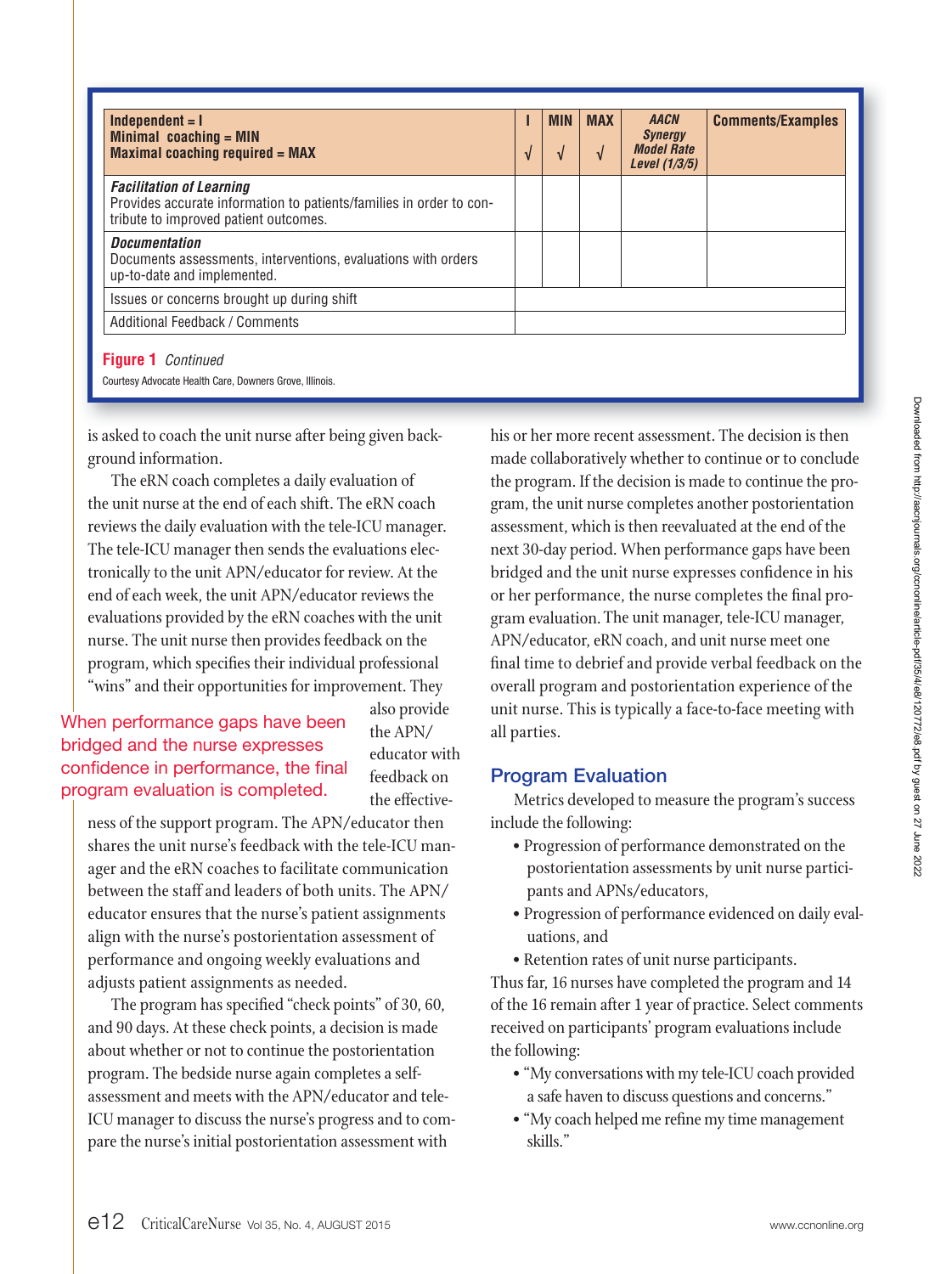Name: \_\_\_\_\_\_\_\_\_\_\_\_\_\_\_\_\_\_\_\_\_\_\_\_\_\_\_\_\_\_\_\_\_\_\_

Unit/Hospital:\_\_\_\_\_\_\_\_\_\_\_\_\_\_\_\_\_\_\_\_\_\_

 $I$ oday's Date: \_\_\_\_\_\_\_\_\_\_\_\_\_\_\_\_\_\_\_\_Last Day of Orientation: \_\_\_\_\_\_\_\_\_\_\_\_\_\_\_\_\_\_\_

| Read each item and choose the ONE appropriate level that best describes your current nursing practice. If you choose level<br>3 or 5, please provide an exemplar outlining how you have achieved this level of competency at the end of this form.                                                                                                                                                                                                                                                               |                                              |  |  |  |  |
|------------------------------------------------------------------------------------------------------------------------------------------------------------------------------------------------------------------------------------------------------------------------------------------------------------------------------------------------------------------------------------------------------------------------------------------------------------------------------------------------------------------|----------------------------------------------|--|--|--|--|
| <b>Nurse Competencies*</b>                                                                                                                                                                                                                                                                                                                                                                                                                                                                                       |                                              |  |  |  |  |
| Clinical Judgment (Clinical decision making, global grasp of the situation, coupled with skills)                                                                                                                                                                                                                                                                                                                                                                                                                 |                                              |  |  |  |  |
| Level 1 (Competent)<br>Collects basic-level data; follows algorithms, decision trees and protocols with all populations and is<br>uncomfortable deviating from them; matches formal knowledge with clinical events to make decisions;<br>questions the limits of one's ability to make clinical decisions and delegates the decision making to<br>other clinicians; includes extraneous detail                                                                                                                   | $\Box$ This describes my<br>current practice |  |  |  |  |
| Level 3<br>Collects and interprets complex patient data; makes clinical judgments based on an immediate grasp<br>of the whole picture for common or routine patient populations; recognizes patterns and trends that<br>may predict the direction of illness; recognizes limits and seeks appropriate help; focuses on key ele-<br>ments of case, while sorting out extraneous details                                                                                                                           | $\Box$ This describes my<br>current practice |  |  |  |  |
| Level 5 (Expert)<br>Synthesizes and interprets multiple, sometimes conflicting, sources of data; makes judgment based<br>on an immediate grasp of the whole picture, unless working with new patient populations; uses past<br>experiences to anticipate problems; helps patient and family see the "big picture"; recognizes the<br>limits of clinical judgment and seeks multidisciplinary collaboration and consultation with comfort;<br>recognizes and responds to the dynamic situation                    | $\Box$ This describes my<br>current practice |  |  |  |  |
| <b>Clinical Inquiry (Question and evaluate practice)</b>                                                                                                                                                                                                                                                                                                                                                                                                                                                         |                                              |  |  |  |  |
| Level 1 (Competent)<br>Follows standards and guidelines; implements clinical changes and research-based practices developed<br>by others; recognizes the need for further learning to improve patient care; recognizes obvious changing<br>patient situation (eg, deterioration, crisis); needs and seeks help to identify patient problem                                                                                                                                                                       | $\Box$ This describes my<br>current practice |  |  |  |  |
| Level 3<br>Questions appropriateness of policies and guidelines; questions current practice; seeks advice, resources<br>or information to improve patient care; begins to compare and contrast possible alternatives                                                                                                                                                                                                                                                                                             | $\Box$ This describes my<br>current practice |  |  |  |  |
| Level 5 (Expert)<br>Improves, deviates from or individualizes standards and guidelines for particular patient situations<br>or populations; questions and/or evaluates current practice based on patients' responses, review<br>of the literature, research and education/learning; acquires knowledge and skills needed to address<br>questions arising in practice and improve patient care; (The domains of clinical judgment and clinical<br>inquiry converge at the expert level; they cannot be separated) | $\Box$ This describes my<br>current practice |  |  |  |  |
| Advocacy and Moral Agency (Represent concerns of the patient/family/staff)                                                                                                                                                                                                                                                                                                                                                                                                                                       |                                              |  |  |  |  |
| Level 1 (Competent)<br>Works on behalf of patient; self-assesses personal values; aware of ethical conflicts/issues that may<br>surface in clinical setting; makes ethical/moral decisions based on rules; represents patient when<br>patient cannot represent self; aware of patients' rights                                                                                                                                                                                                                   | $\Box$ This describes my<br>current practice |  |  |  |  |
| Level 3<br>Works on behalf of patient and family; considers patient values and incorporates in care, even when<br>differing from personal values; supports colleagues in ethical and clinical issues; moral decision making<br>can deviate from rules; demonstrates give and take with patient's family, allowing them to speak/rep-<br>resent themselves when possible; aware of patient and family rights                                                                                                      | $\Box$ This describes my<br>current practice |  |  |  |  |
| Level 5 (Expert)<br>Works on behalf of patient, family and community; advocates from patient/family perspective, whether<br>similar to or different from personal values; advocates ethical conflict and issues from patient/family<br>perspective; suspends rules - patient and family drive moral decision making; empowers the patient<br>and family to speak for/represent themselves; achieves mutuality within patient/professional relationship                                                           | $\Box$ This describes my<br>current practice |  |  |  |  |
|                                                                                                                                                                                                                                                                                                                                                                                                                                                                                                                  | Continued                                    |  |  |  |  |

**Figure 2** Postorientation program assessment.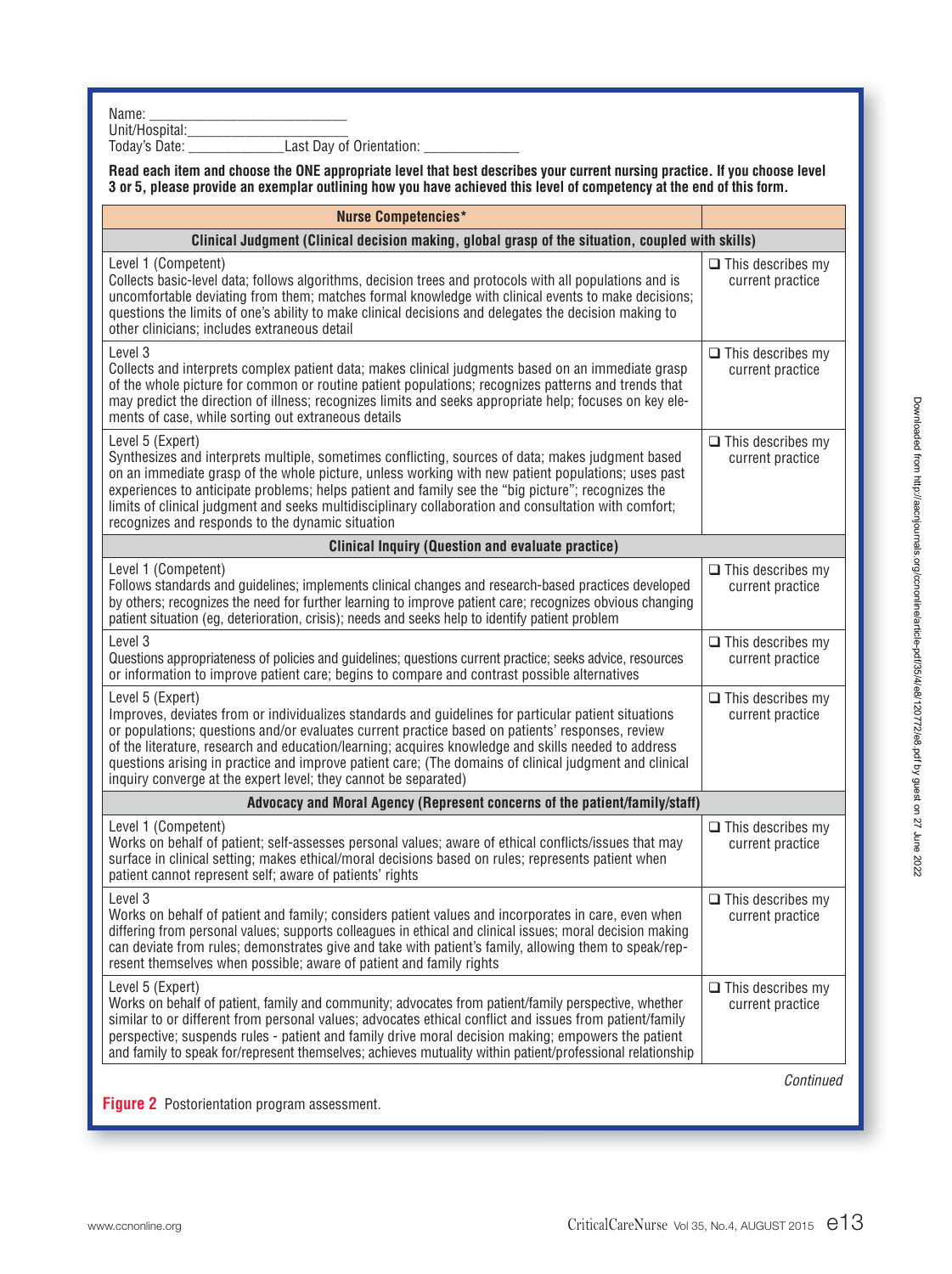| <b>Nurse Competencies*</b>                                                                                                                                                                                                                                                                                                                                                                                                                                                                                                        |                                              |
|-----------------------------------------------------------------------------------------------------------------------------------------------------------------------------------------------------------------------------------------------------------------------------------------------------------------------------------------------------------------------------------------------------------------------------------------------------------------------------------------------------------------------------------|----------------------------------------------|
| Caring Practices (Create compassionate, supportive, therapeutic environment)                                                                                                                                                                                                                                                                                                                                                                                                                                                      |                                              |
| Level 1 (Competent)<br>Focuses on the usual and customary needs of the patient; no anticipation of future needs; bases care<br>on standards and protocols; maintains a safe physical environment; acknowledges death as a potential<br>outcome                                                                                                                                                                                                                                                                                    | $\Box$ This describes my<br>current practice |
| Level 3<br>Responds to subtle patient and family changes; engages with the patient as a unique patient in a compas-<br>sionate manner; recognizes and tailors caring practices to the individuality of patient and family; domes-<br>ticates the patient's and family's environment; recognizes that death may be an acceptable outcome                                                                                                                                                                                           | $\Box$ This describes my<br>current practice |
| Level 5 (Expert)<br>Has astute awareness and anticipates patient and family changes and needs; fully engaged with<br>and sensing how to stand alongside the patient, family, and community; caring practices follow the<br>patient's and family's lead; anticipates hazards and avoids them, and promotes safety throughout<br>patient's and family's transitions along the health care continuum; orchestrates the process that<br>ensures patient's/family's comfort and concerns surrounding issues of death and dying are met | $\Box$ This describes my<br>current practice |
| Collaboration (Work with others in a way that promotes each person's contribution)                                                                                                                                                                                                                                                                                                                                                                                                                                                |                                              |
| Level 1 (Competent)<br>Willing to be taught, coached and/or mentored; participates in team meetings and discussions regarding<br>patient care and/or practice issues; open to various team members' contributions                                                                                                                                                                                                                                                                                                                 | $\Box$ This describes my<br>current practice |
| Level 3<br>Seeks opportunities to be taught, coached, and/or mentored; elicits others' advice and perspectives;<br>initiates and participates in team meetings and discussions regarding patient care and/or practice<br>issues; recognizes and suggests various team members' participation                                                                                                                                                                                                                                      | $\Box$ This describes my<br>current practice |
| Level 5 (Expert)<br>Seeks opportunities to teach, coach, and mentor and to be taught, coached, and mentored; facilitates<br>active involvement and complementary contributions of others in team meetings and discussions<br>regarding patient care and/or practice issues; involves/recruits diverse resources when appropriate to<br>optimize patient outcomes                                                                                                                                                                  | $\Box$ This describes my<br>current practice |
| Systems Thinking (Body of knowledge and tools that allow management of resources)                                                                                                                                                                                                                                                                                                                                                                                                                                                 |                                              |
| Level 1 (Competent)<br>Uses a limited array of strategies; limited outlook—sees the pieces or components; does not recog-<br>nize negotiation as an alternative; sees patient and family within the isolated environment of the unit;<br>sees self as key resource                                                                                                                                                                                                                                                                | $\Box$ This describes my<br>current practice |
|                                                                                                                                                                                                                                                                                                                                                                                                                                                                                                                                   |                                              |
| Level 3<br>Develops strategies based on needs and strengths of patient/family; able to make connections within<br>components; sees opportunity to negotiate, but may not have strategies; developing a view of the<br>patient/family transition process; recognizes how to obtain resources beyond self                                                                                                                                                                                                                           | $\Box$ This describes my<br>current practice |
| Level 5 (Expert)<br>Develops, integrates, and applies a variety of strategies that are driven by the needs and strengths<br>of the patient/family; global or holistic outlook—sees the whole rather than the pieces; knows when<br>and how to negotiate and navigate through the system on behalf of patients and families; anticipates<br>needs of patients and families as they move through the health care system; utilizes untapped and<br>alternative resources as necessary                                                | $\Box$ This describes my<br>current practice |
| Response to Diversity (Recognize patient/family differences and incorporate into plan of care)                                                                                                                                                                                                                                                                                                                                                                                                                                    |                                              |
| Level 1 (Competent)<br>Assesses cultural diversity; provides care based on own belief system; learns the culture of the health<br>care environment                                                                                                                                                                                                                                                                                                                                                                                | $\Box$ This describes my<br>current practice |
| Level 3<br>Inquires about cultural differences and considers their impact on care; accommodates personal and<br>professional differences in the plan of care; helps patient/family understand the culture of the health<br>care system                                                                                                                                                                                                                                                                                            | $\Box$ This describes my<br>current practice |
| Level 5 (Expert)<br>Responds to, anticipates, and integrates cultural differences into patient/family care; appreciates and<br>incorporates differences, including alternative therapies, into care; tailors health care culture, to the<br>extent possible, to meet the diverse needs and strengths of the patient/family                                                                                                                                                                                                        | $\Box$ This describes my<br>current practice |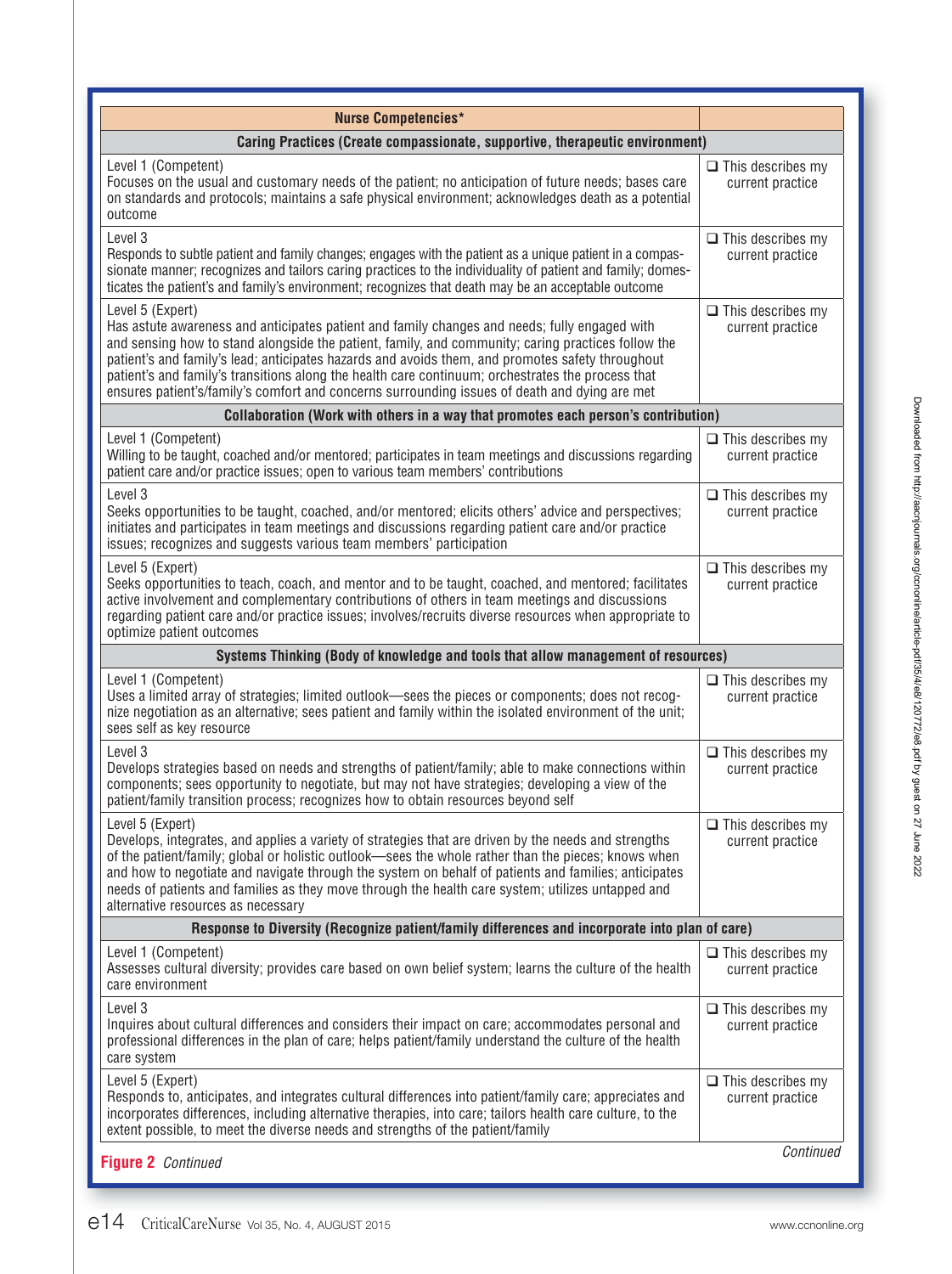| <b>Nurse Competencies*</b>                                                                                                                                                                                                                                                                                                                                                                                                                                                                                                                |                                              |  |  |  |
|-------------------------------------------------------------------------------------------------------------------------------------------------------------------------------------------------------------------------------------------------------------------------------------------------------------------------------------------------------------------------------------------------------------------------------------------------------------------------------------------------------------------------------------------|----------------------------------------------|--|--|--|
| Facilitation of Learning (Ability to facilitate learning for patients/families, colleagues                                                                                                                                                                                                                                                                                                                                                                                                                                                |                                              |  |  |  |
| Level 1 (Competent)<br>Follows planned educational programs; sees patient/family education as a separate task from delivery<br>of care; provides data without seeking to assess patient's readiness or understanding; has limited<br>knowledge of the totality of the educational needs; focuses on a nurse's perspective; sees the patient<br>as a passive recipient                                                                                                                                                                     | $\Box$ This describes my<br>current practice |  |  |  |
| Level 3<br>Adapts planned educational programs; begins to recognize and integrate different ways of teaching into<br>delivery of care; incorporates patient's understanding into practice; sees the overlapping of educational<br>plans from different health care providers' perspectives; begins to see the patient as having input into<br>goals; begins to see individualism                                                                                                                                                          | $\Box$ This describes my<br>current practice |  |  |  |
| Level 5 (Expert)<br>Creatively modifies or develops patient/family education programs; integrates patient/family education<br>throughout delivery of care; evaluates patient's understanding by observing behavior changes related<br>to learning; is able to collaborate and incorporate all healthcare providers' and educational plans into<br>the patient/family educational program; sets patient-driven goals for education; sees patient/family as<br>having choices and consequences that are negotiated in relation to education | $\Box$ This describes my<br>current practice |  |  |  |
| *AACN Synergy Model for Patient Care (www.AACN.org)                                                                                                                                                                                                                                                                                                                                                                                                                                                                                       |                                              |  |  |  |
| List 3 types of patients at this time in your professional development for which you feel the most competent/confident caring for:                                                                                                                                                                                                                                                                                                                                                                                                        |                                              |  |  |  |
| List 3 types of patients at this time in your professional development for which you feel the least competent/confident caring for:<br>٠                                                                                                                                                                                                                                                                                                                                                                                                  |                                              |  |  |  |
| <b>Exemplars</b><br>An exemplar shares a story of your nursing care with a patient or professional development with fellow nurses. If you chose<br>level 3 or 5 for any of the competencies above, please provide an exemplar outlining how you have achieved this level of<br>competency below.                                                                                                                                                                                                                                          |                                              |  |  |  |
| Competency Identified:____________                                                                                                                                                                                                                                                                                                                                                                                                                                                                                                        |                                              |  |  |  |
| Figure 2 Continued                                                                                                                                                                                                                                                                                                                                                                                                                                                                                                                        |                                              |  |  |  |
| Courtesy Advocate Health Care, Downers Grove, Illinois.                                                                                                                                                                                                                                                                                                                                                                                                                                                                                   |                                              |  |  |  |

Table Objectives of the tele-intensive care unit (tele-ICU) clinical experience

## **After completing the tele-ICU clinical experience, reading the handouts, and completing the review questions, you will be able to**

- 1. Discuss the goals of a tele-ICU program.
- 2. Describe primary responsibilities, tasks, role of technology, and the usual workflow of the tele-ICU team.
- 3. Describe various clinical outcomes monitored by the tele-ICU.
- 4. Discuss potential barriers to implementation of a successful tele-ICU program and factors most likely to lead to a successful program.
- 5. Identify strategies your unit might adopt for optimizing the role of the tele-ICU in the management of your patients.
- 6. Successfully answer the written questions on the basis of the assigned reading and program objectives.
- "I know there is someone on the other side of the camera to help me even when the program is complete."
- "I'm not afraid to call the tele-ICU for help because of my coaches."
- "Coaches have helped me implement appropriate protocols and follow evidence-based practices."
- "I would call my coach before I would call the attending physician in the middle of the night."